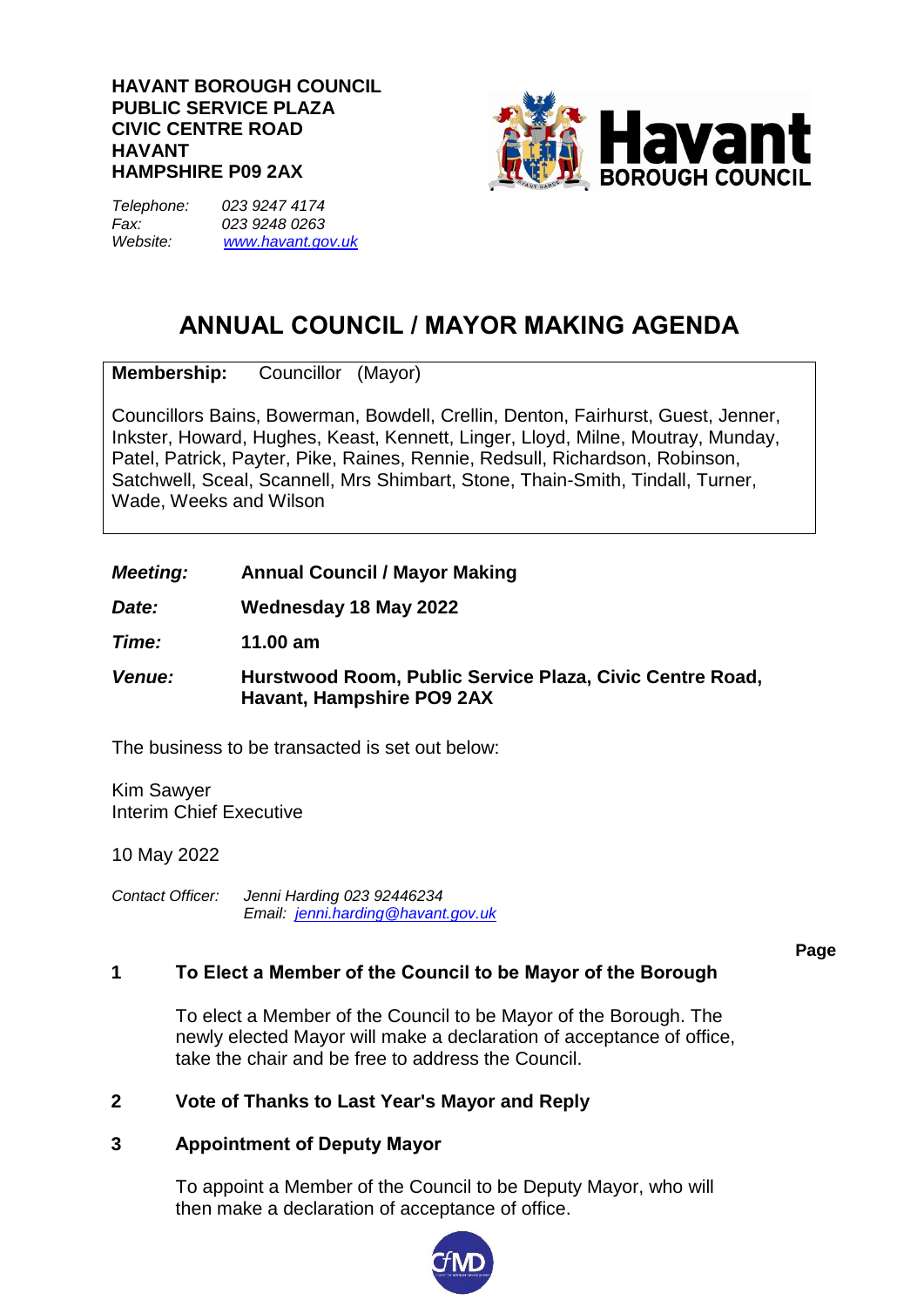# **4 Discharges and Appointments of Trustees**

To make discharges and appointments of Trustees of the Mayor of the Borough of Havant Appeal fund Charitable Trust following the election of Mayor.

# **5 Appointment of Leader**

To elect a Leader of the Council in accordance with Part 2 of the Council's Constitution.

# **6 Committee Appointments**

**To Follow**

Recommended that the Council:

- (i) Notes the political balance of the Council, as set out in Appendix A;
- (ii) Notes the appointments made to the Cabinet by the Leader of the Council as set out in Part A of Appendix B
- (iii) Receives notification from the Leader of the Council that unless and until the Leader of the Council otherwise directs, the Cabinet, being the body which will undertake the relevant functions and powers set out in Part 3 of the Constitution of Havant Borough Council, will undertake all those functions and powers by acting together, save that, where Cabinet functions have been delegated to individual members of the Cabinet in accordance with the Scheme of Delegations to Cabinet Leads set out in Part 3B of the Constitution and/or to officers in accordance with the Scheme of Delegations to Officers set out in Part 3G of the Constitution, those delegations will continue to have effect.
- (iv) Reviews the representation of the different political groups on each of the Committees and Boards set out in Appendix B and determines:
	- (a) the allocation of seats on each of those bodies to each of the political groups into which the Council is divided and
	- (b) the membership of those bodies in accordance with the wishes of those groups; and
- (iv) Approves:
	- 1 the appointment and functions of the various Committees and Boards
	- 2 the appointment of Councillors to those Committees and Boards
	- 3 the appointment of Chairs and Vice-Chairs (as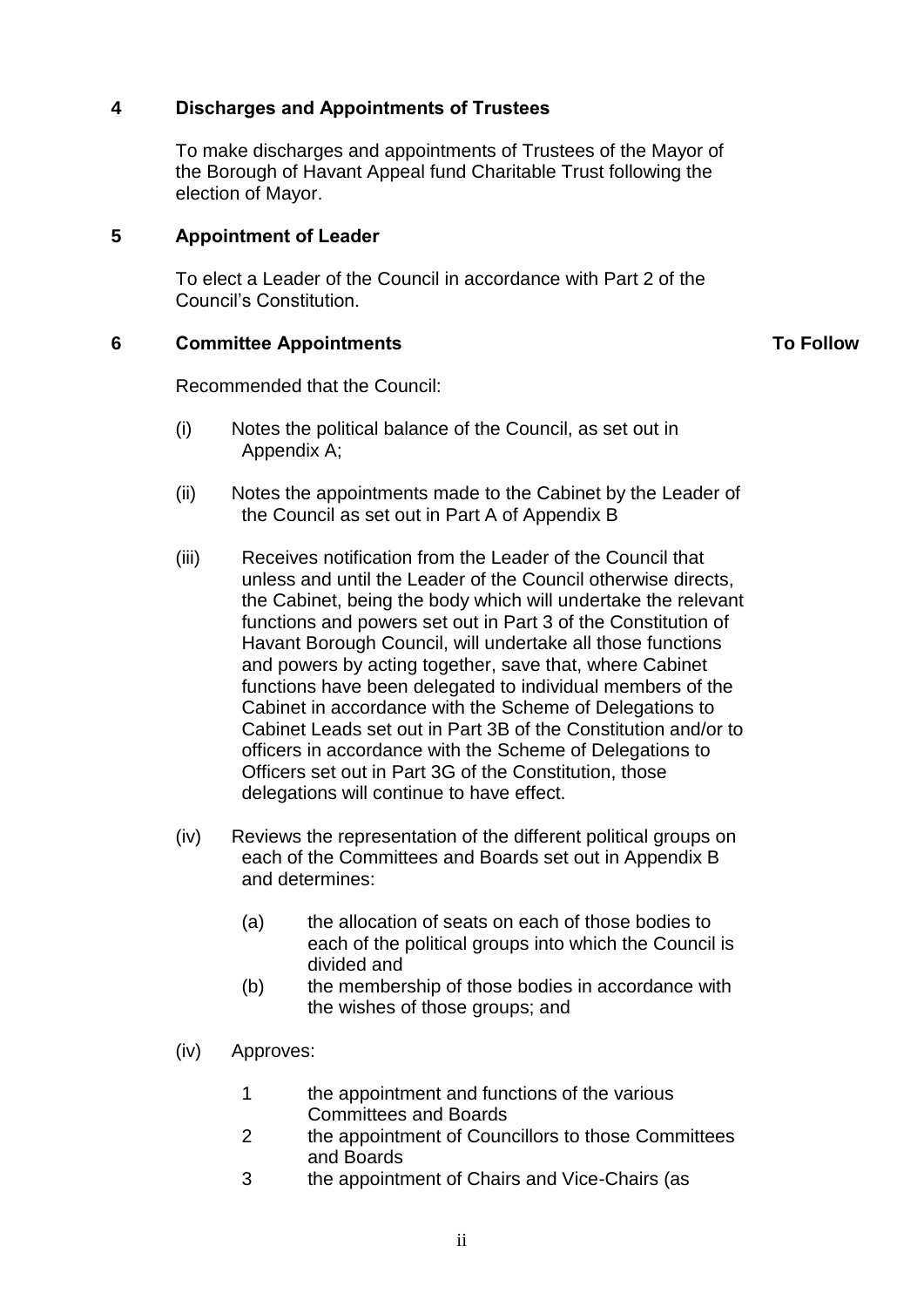appropriate) to those Committees and Boards all as set out in Parts B and C of Appendix B;

- 4 All appointments at (iv)(1) to (3) to remain in place until the next Annual meeting of the Council;
- (v) Approves the sundry appointments set out in Part D of Appendix B, all such appointments to remain in place until the next Annual meeting of the Council.

# **7 Apologies for Absence**

To receive and record any apologies for absence.

#### **8 Declarations of Interests**

To receive and record any declarations of interest.

# **9 Senior Management Structure Update 1 - 32**

# **10 Motions Received under Standing Order 14**

The below motion, signed by Councillor Alex Rennie and Councillor Pam Crellin, has been submitted in accordance with Standing Order  $14<sup>·</sup>$ 

This Council resolves to:

- Ask that the Monitoring Officer keeps a record of the appointment of Town Crier
- Move that Cllr Rosy Raines be appointed to the honorary role of Town Crier for the Borough of Havant for the duration of Her Majesty's Jubilee Celebrations and for other significant events in the future.
- Request that the Town Crier proclaims to the Borough Her Majesty's Platinum Jubilee on Thursday 2 June 2022

#### **11 Minutes**

**33 - 36**

The minutes of the meeting of the Council held on 13 April 2022 be taken as read and signed as a true record.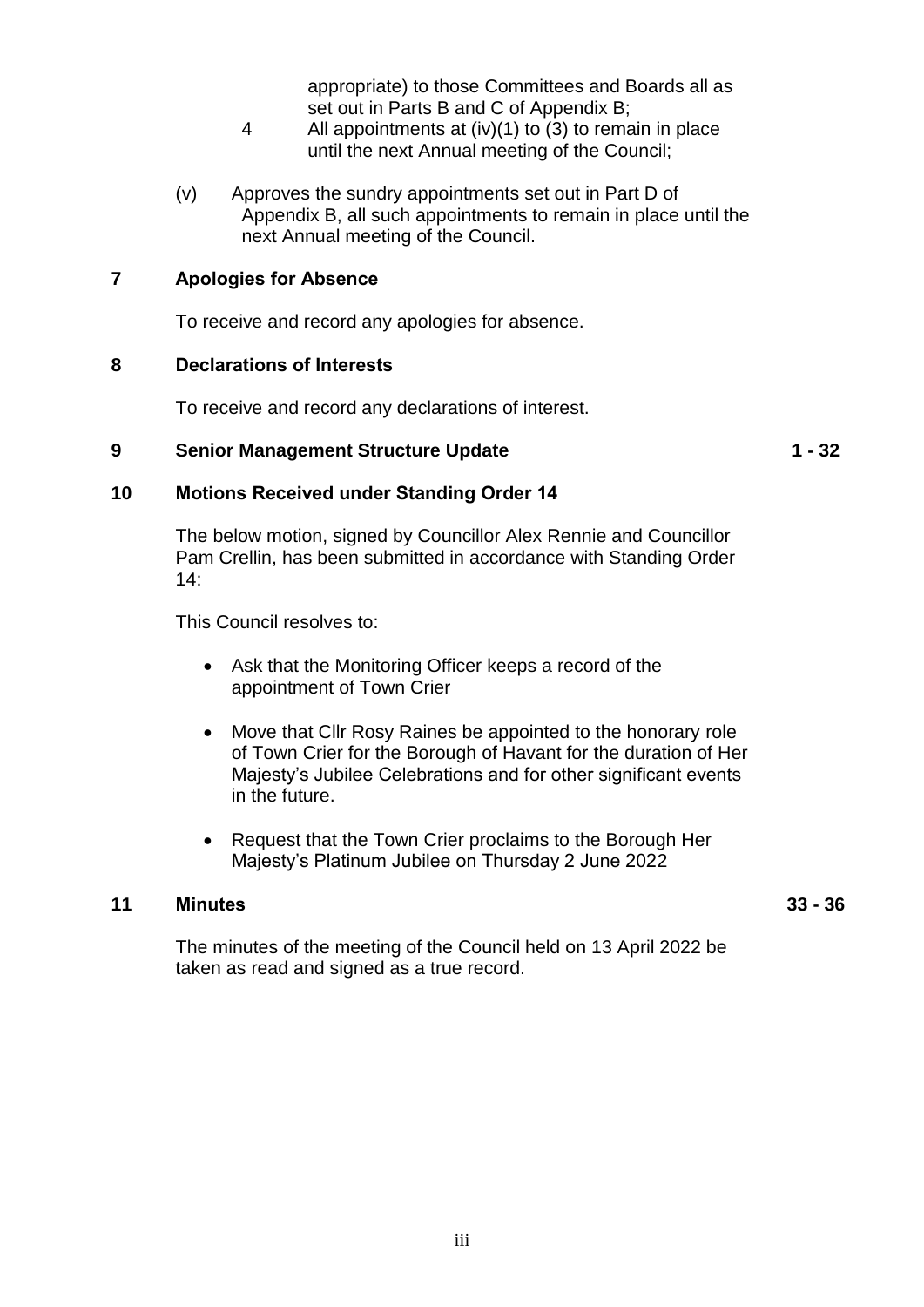# **GENERAL INFORMATION**

# **IF YOU WOULD LIKE A VERSION OF THIS AGENDA, OR ANY OF ITS REPORTS, IN LARGE PRINT, BRAILLE, AUDIO OR IN ANOTHER LANGUAGE PLEASE CONTACT DEMOCRATIC SERVICES ON 023 9244 6231**

#### **Internet**

This agenda and its accompanying reports can also be found on the Havant Borough Council website: [www.havant.gov.uk](http://www.havant.gov.uk/)

#### **Public Attendance and Participation**

Members of the public are welcome to attend the Public Service Plaza and observe the meetings. Many of the Council's meetings allow the public to make deputations on matters included in the agenda. Rules govern this procedure and for further information please get in touch with the contact officer for this agenda.

#### **Disabled Access**

The Public Service Plaza has full access and facilities for the disabled.

#### **Emergency Procedure**

Please ensure that you are familiar with the location of all emergency exits which are clearly marked. In the unlikely event of an emergency an alarm will sound.

PLEASE EVACUATE THE BUILDING IMMEDIATELY.

DO NOT RE-ENTER THE BUILDING UNTIL AUTHORISED TO DO SO

#### **No Smoking Policy**

The Public Service Plaza operates a strict No Smoking policy in all of its offices, corridors, meeting rooms and toilets.

# **Parking**

Pay and display car parking is available in the Leisure Centre car park opposite the Plaza.